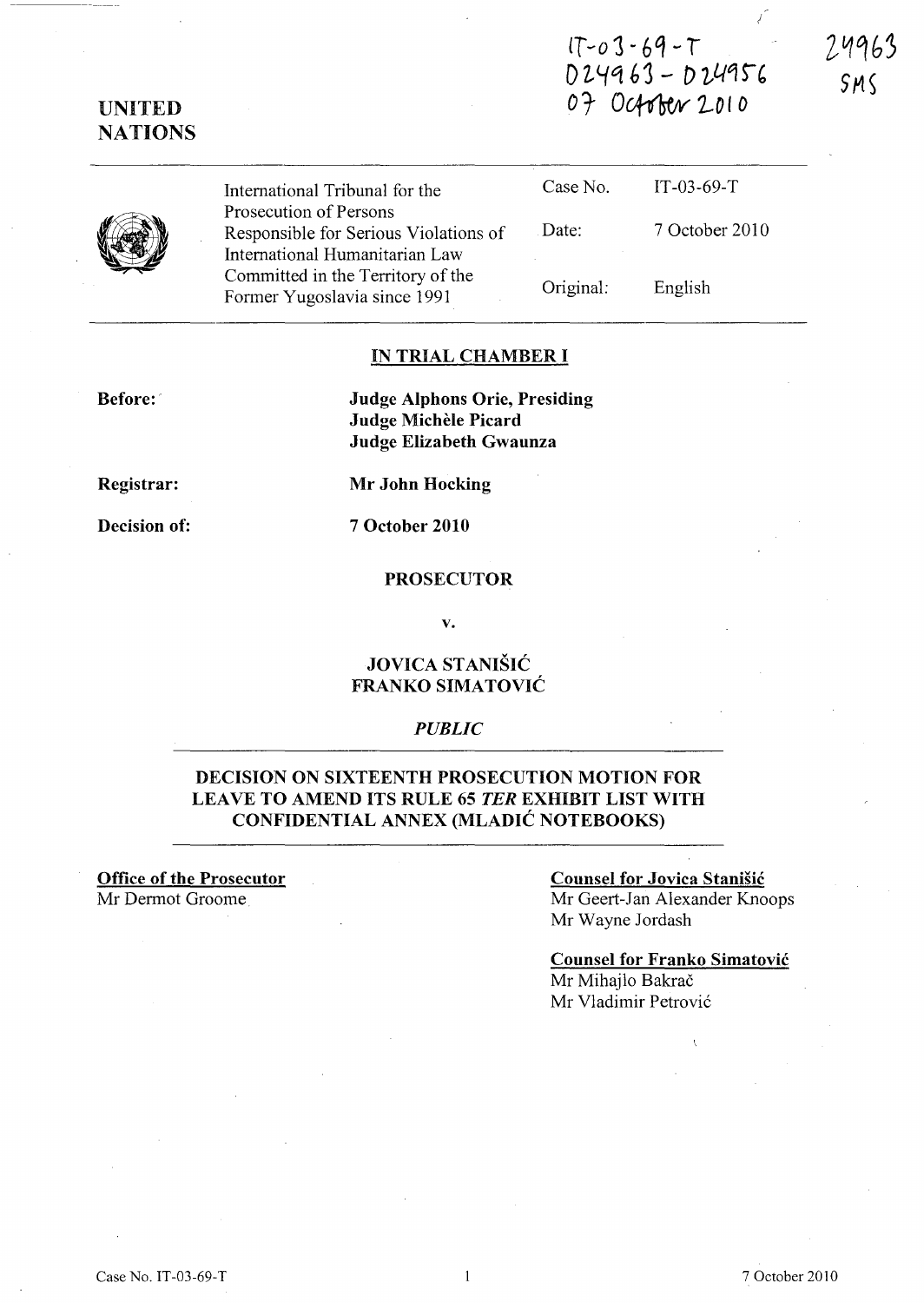# **I. PROCEDURAL HISTORY**

1. On 14 May 2010, the Prosecution filed a motion seeking leave to add 18 military notebooks ("notebooks") to its Rule 65 *ter* exhibit list ("Motion").<sup>1</sup> On 28 May 2010, the Stanistic Defence requested that the Chamber reject the Motion until such time as the notebooks had been translated.<sup>2</sup> On 11 June 2010, the Prosecution filed a response opposing the request by the Stanisic Defence.<sup>3</sup> On 22 June 2010, the Chamber decided to extend the deadline for responses by the Defence to the Motion until four weeks after receipt of the translations of all notebooks and requested that the Prosecution notify the Chamber once all translations had been made available to the Defence.<sup>4</sup> Through an informal communication on 20 August 2010, the Prosecution informed the Chamber that the translations of the notebooks were complete and had been fully disclosed to the Defence as of 30 July 2010. On 27 August 2010, the Stanišić Defence filed a response requesting that the Chamber deny the Motion ("Response").<sup>5</sup> Subsequently, on 3 September 2010, the Prosecution requested leave to reply to the Response.<sup>6</sup> Through an informal communication on 7 September 2010, the Chamber informed the parties that the Prosecution was granted leave to reply and was expected to file its reply by close of business on 14 September 2010. The Prosecution filed its reply on 13 September 2010 ("Reply").<sup>7</sup> Simultaneously, the Prosecution filed its first notification of excerpts from the notebooks ("First Notification"). $8$ 

### **11. SUBMISSIONS OF THE PARTIES**

#### **A. Motion**

2. The Prosecution submits that the notebooks were seized by the Ministry of Internal Affairs of the Republic of Serbia ("Serbia") on 23 February 2010 from the apartment of General Ratko Mladić's wife, and are contemporaneous notes taken by Mladić, covering time periods between

 $\mathbf{I}$ Sixteenth Prosecution Motion for Leave to Amend Its Rule 65 ter Exhibit List with Confidential Annex (Mladić Notebooks), 14 May 2010 (Public with Confidential Annex).

 $\sqrt{2}$ Defence Request to Reject the Sixteenth Prosecution Motion for Leave to Amend Its Rule 65 ter Exhibit List (alleged Mladic Notebooks), 28 May 2010.

Prosecution Response to Stanisic Request to Delay the Addition of the Mladic Notebooks, 11 June 2010 3 (Confidential).

<sup>4</sup>  T. 5916-5919.

 $\overline{\mathbf{S}}$ Stanišić Defence Response to Sixteenth Prosecution Motión for Leave to Amend Its Rule 65 ter Exhibit List (Mladic Notebooks), 27 August 2010 (Confidential). The Simatovic Defence did not respond to the Motion.

<sup>6</sup> Prosecution Motion for Leave to Reply to Stanišić Defence Response to Sixteenth Prosecution Motion, 3 September 2010 (Confidential).

 $\overline{7}$ Prosecution Reply to Stanisic Defence Response to Sixteenth Prosecution Motion for Leave to Amend Its Rule 65 ler Exhibit List (Mladic Notebooks), 13 September 2010 (Confidential).

 $\overline{8}$ First Prosecution Notification of Excerpts from Mladic Notebooks, 13 September 2010 (Confidential with Confidential Annex).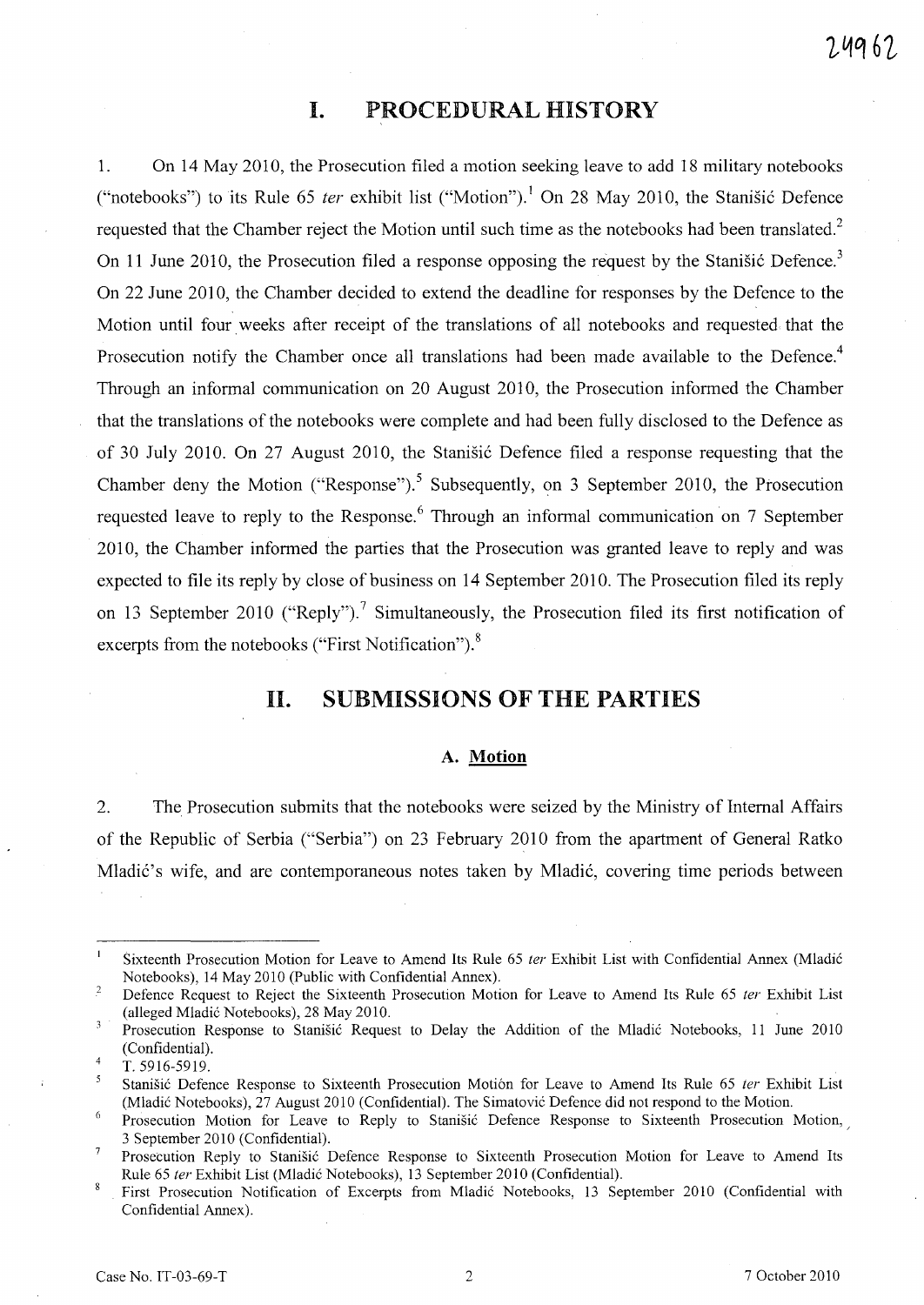29 June 1991 and 28 November 1996.<sup>9</sup> At the time of filing the Motion, the notebooks were not yet fully transcribed and translated. However, the Prosecution submits that it expects the notebooks to be relevant to the case of Jovica Stanišić and Franko Simatović (together "the Accused").<sup>10</sup> It argues that the testimony of one witness, who recognised the handwriting in all notebooks as that of Mladić, is evidence of the notebooks' authenticity.<sup>11</sup> The Prosecution submits that it expects the notebooks to be probative of its content based on a preliminary analysis; as an example it refers to an entry on 13 and 14 December 1993 describing a meeting attended by Milošević, Stanišić, Badža, Karadžić, Krajišnik, and Mladić.<sup>12</sup> The Prosecution further argues that the notebooks' probative nature follows from the demonstrated relevance of previously seized notebooks, which allegedly also belong to Mladić and excerpts of which have been admitted into evidence in this case.<sup>13</sup>

3. The Prosecution submits that the notebooks constitute a significant volume of new evidence, being approximately 3,500 handwritten pages, and that reasonable steps should therefore be taken to ensure that the Defence has adequate time to examine and investigate the contents of the portions the Prosecution will rely on.<sup>14</sup> The Prosecution proposes that it identify the portions of the notebooks on which it will seek to rely in its case on an ongoing basis and requests that the Chamber determine the amount of time that must pass following this notice before a given portion is used in court or tendered into evidence ("Proposed Procedure").<sup>15</sup>

4. Finally, the Prosecution submits that it has shown good cause to permit the amendment of the Rule 65 *ter* exhibit list.<sup>16</sup> The Prosecution argues that it acted with all possible diligence by disclosing electronic versions of the notebooks shortly after receiving them, and by filing the Motion three days after the original notebooks had arrived at the Tribunal in The Hague.<sup>17</sup>

#### **B. Response**

5. The Stanisic Defence submits that the addition of the notebooks to the Prosecution's Rule 65 *ter* exhibit list would violate the Accused's right to a fair trial.<sup>18</sup> More specifically, it submits that the Prosecution has failed to identify the relevant or probative portions of the notebooks and to include any meaningful analysis of them in the Motion.<sup>19</sup> The Stanišić Defence

- $\frac{12}{13}$  Motion, para. 11.
- $\frac{13}{14}$  Motion, paras 9-10.
- $\frac{14}{15}$  Motion, paras 4, 12.
- $\frac{15}{16}$  Motion, para. 14.
- $\frac{16}{17}$  Motion, paras 15-16
- $17$  Motion, paras 13, 15-16.
- <sup>18</sup> Response, paras 2, 16.

 $\overline{9}$ Motion, paras 1, 4-5.

 $10$  Motion, para. 6.

<sup>&</sup>lt;sup>11</sup> Motion, para. 7, Confidential Annex, para. 1.<br> $\frac{12}{12}$  Motion and 1.

Response, paras 5-6.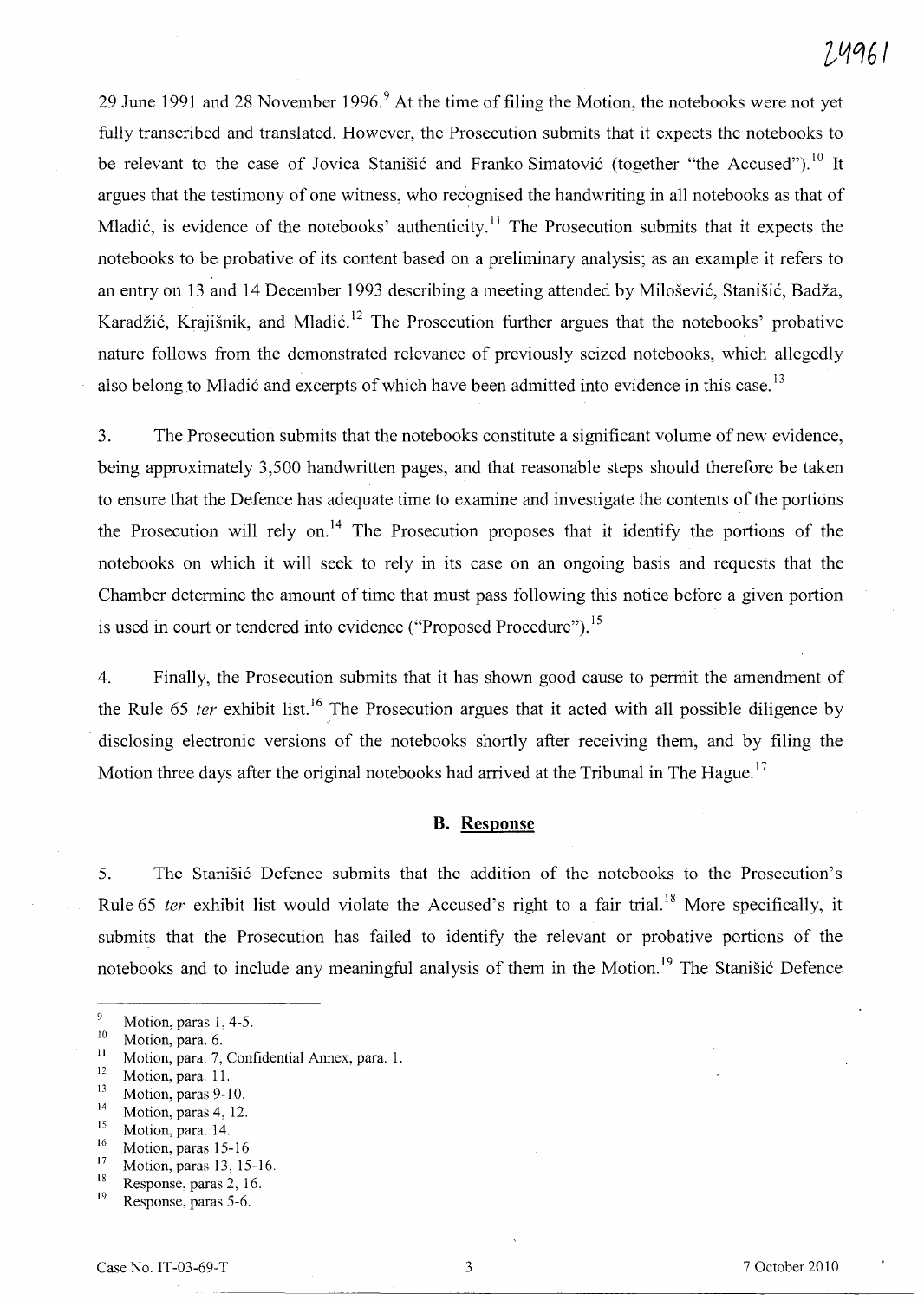argues that, especially given the lack of such information and taking into consideration the volume of the notebooks, reviewing them and analysing their potential implication for the trial and impact on the rights of the Accused would be time-consuming.<sup>20</sup> According to the Stanisic Defence, adding the notebooks to the Prosecution's Rule 65 *ter* exhibit list would be "but one small step" from adding a "massive volume of new evidence", leading inevitably to a substantial delay in the proceedings. <sup>21</sup>

6. The Stanisic Defence also submits that the interests of justice in granting the Motion are circumscribed by its timing, since the majority of important Prosecution witnesses have already testified and admission of the notebooks will inevitably necessitate recalling many of them.<sup>22</sup> Finally, the Stanisic Defence submits that as a result of the Prosecution's constant requests for additions to its Rule 65 ter exhibit and witness lists, including its request in relation to the notebooks, it is transforming the factual basis of the case against the Accused, thereby running the risk of jeopardising the principle of prompt disclosure of factual material and accordingly violating the Accused's right to have adequate time and facilities for the preparation of his defence.<sup>23</sup>

### **C. Reply**

7. The Prosecution submits that the notebooks are highly probative evidence.<sup>24</sup> It argues that Mladic was uniquely well-placed to observe the interactions among the various members of the alleged Joint Criminal Enterprise ("JCE"), and was unique among individuals at his level in terms of the detail of his recordings.<sup>25</sup> The Prosecution submits that the Proposed Procedure safeguards the Accused's rights to adequate time for preparation of their defence and is more time-efficient than filing a motion to amend the Prosecution's exhibit list each time a relevant portion is identified.<sup>26</sup>

8. The Prosecution denies that the Motion is part of a Prosecution strategy to overwhelm the Defence with new evidence as the trial unfolds, arguing that it received the original notebooks on 11 May 2010 and filed the Motion three days later.<sup>27</sup> Lastly, the Prosecution argues that, should leave to add the notebooks to its exhibit list be denied, the Chamber would only be in a position to

- $\frac{22}{23}$  Response, para. 13.
- $\frac{23}{24}$  Response, paras 14-16.
- $\frac{24}{25}$  Reply, paras 3-5.

 $27$  Reply, para. 8.

 $\frac{20}{21}$  Response, para. 7.

 $\frac{21}{22}$  Response, paras 9-12.

 $\frac{25}{26}$  Reply, paras 3-4.

<sup>26</sup> Reply, paras 6-7. See also First Prosecution Notification of Excerpts from Mladic Notebooks, 13 September 2010 (Confidential), which the Prosecution filed to exemplify the suggested approach and lists a set of excerpts from the Notebooks on which the Prosecution would rely if the Motion were granted.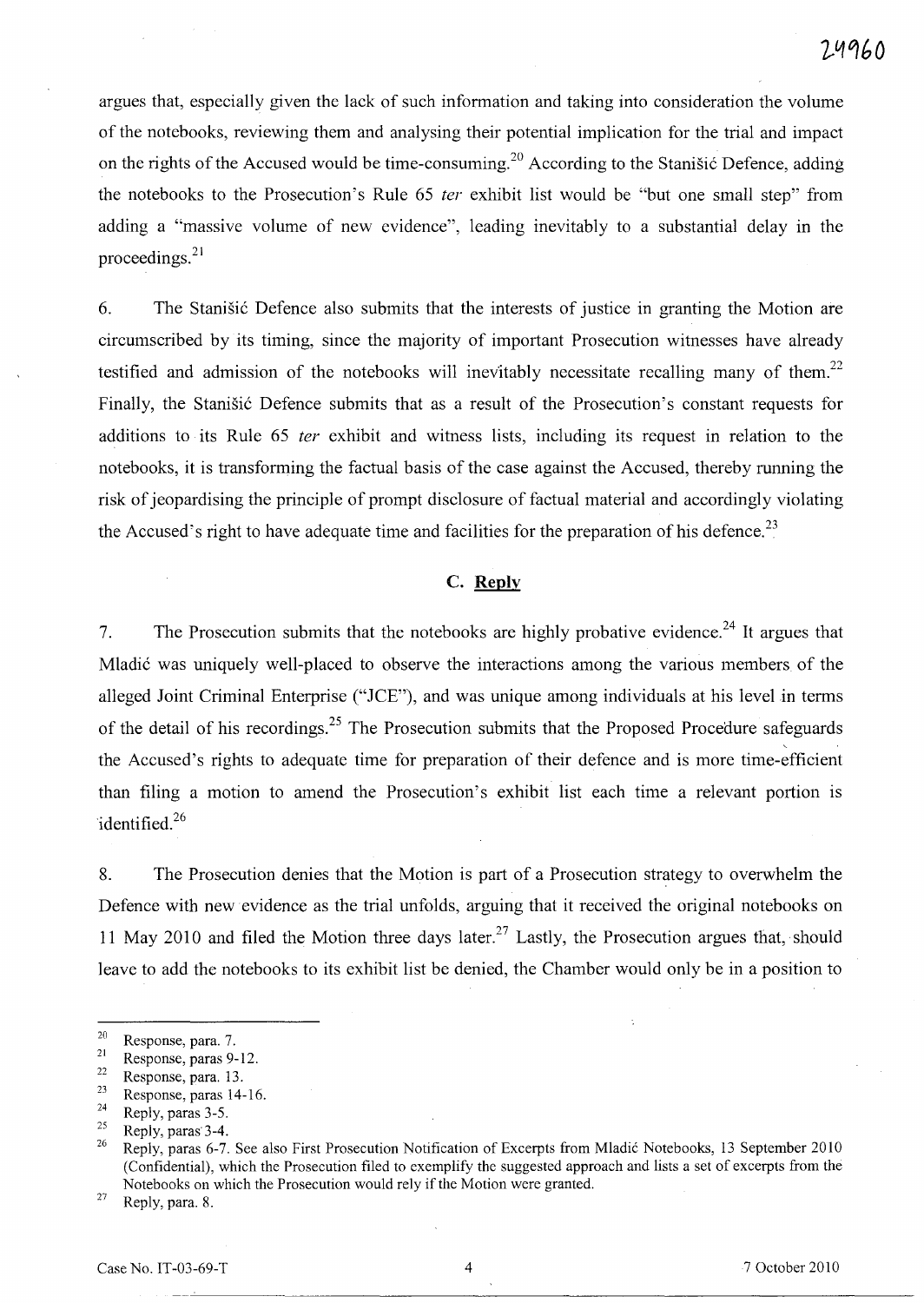consider those portions of the notebooks which the Defence selects for addition to their own exhibit lists, with the risk of creating a skewed picture of the evidence.<sup>28</sup>

### D. First **Notification**

9. The Prosecution submits that it filed the First Notification as it may assist the Chamber in its decision on the Motion as a concrete example of the Proposed Procedure. Confidential Annex A to the First Notification lists an initial set of excerpts from the notebooks that the Prosecution would seek to use as evidence if the Motion were granted.

# Ill. APPLICABLE LAW

10. Rule 65 *ter* (E)(iii) of the Rules of Procedure and Evidence ("Rules") provides, *inter alia,*  that the Prosecution shall file its list of exhibits no later than six weeks before the Pre-Trial Conference. The purpose of Rule 65 *ter* (E)(iii) is first, to allow the Defence to prepare its case and secondly, to ensure that the presentation of evidence during the trial is efficiently prepared.<sup>29</sup> The Chamber recalls that, in the exercise of its inherent discretion in managing the trial proceedings, it may authorise requested additions to the exhibit list submitted pursuant to Rule 65 *ter* (E)(iii) if it is satisfied that it is in the interests of justice to do so.<sup>30</sup>

11. When exercising its discretion, the Chamber must balance the Prosecution's duty to present the available evidence to prove its case with the rights of the accused to a fair and expeditious trial and to have adequate time and facilities for the preparation of the defence as set forth in Articles 20(1) and 21(4)(b) of the Tribunal's Statute ("Statute").<sup>31</sup> The Chamber will consider whether the documents sought to be added are *prima facie* relevant to and probative of issues raised in the indictment in order to justify their addition to the Rule 65 *ter* exhibit list at this stage of the

 $\frac{28}{29}$  Reply, paras 9-10.

*<sup>29</sup> Prosecutor v. Jadranko Prlic, Bruno Stojic, Slobodan Praljak, Milivoj Petkovic, Valentin Covic and Berislav Pu§ic,*  Case No. IT-04-74-T, Decision on Prosecution Motion to Add to Exhibits List (Confidential), 18 September 2007, p.5.

<sup>30</sup> Decision on Fourteenth Prosecution Motion for Leave to Amend Its Rule 65 *ter* Exhibit List, 16 April 2010, paras 14-15. See also *Prosecutor v. Vujadin Popovic, Ljubi§a Beara, Drago Nikolii, Ljubomir Borovcanin, Radivoje Miletic, Milan Gvero and Vinko Pandurevic,* Case No. IT-05-88-AR73.1, Decision on Appeals Against Decision Admitting Material related to Borovcanin's Questioning, 14 December 2007 *("Popovic* Appeal Decision"), para. 37.

<sup>31</sup>  Decision on Fourteenth Prosecution Motion for Leave to Amend Its Rule 65 *ter* Exhibit List, 16 April 2010 ("16 April 2010 Decision"), para. 15. See also *Popovic* Appeal Decision, para. 37; *Prosecutor v. Ante Gotovina, ivan Cermak and Mladen Markai,* Case No. IT-06-90-T, Decision on the Prosecution's Motion to Admit Documents into Evidence and Add Two Documents to the Prosecution's Rule 65 *ter* Exhibit List, 25 November *2008 ("Gotovina* Decision"), para. 9.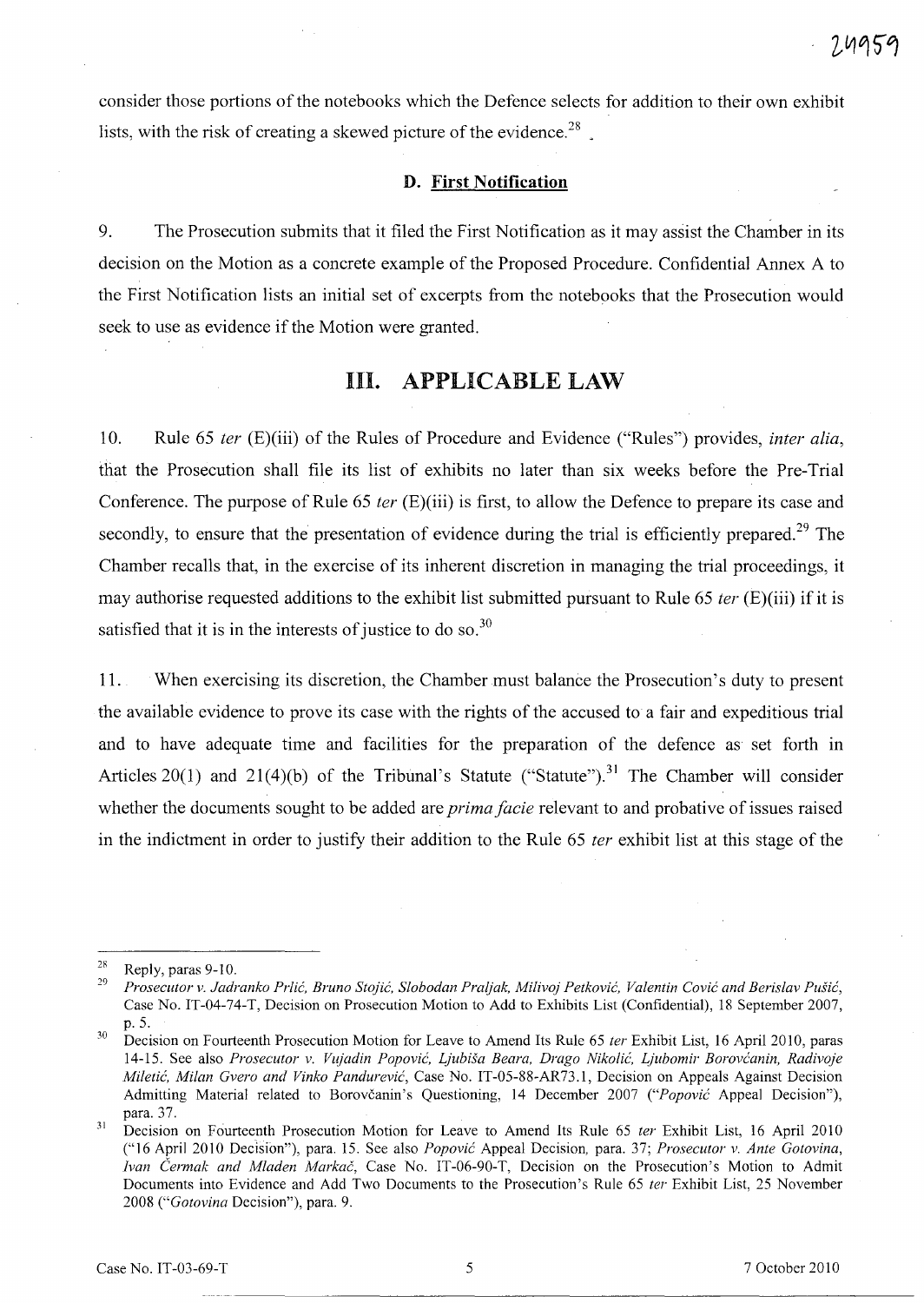proceedings.<sup>32</sup> The Chamber recalls that it will not grant the Prosecution leave to add to its Rule 65 *ter* exhibit list "documents that are obviously irrelevant".<sup>33</sup> In its determination as to whether it is in the interests of justice to add the requested documents to the Rule 65 *ter* exhibit list, the Chamber will also consider whether the Prosecution has shown good cause for adding the documents to the list at this stage and the extent to which the new documents create an additional burden on the Defence.<sup>34</sup>

12. The Chamber recalls the difference between the addition of a document to the Rule 65 *ter*  exhibit list and the admission of a document into evidence as an exhibit. By adding a document to the Rule 65 *ter* exhibit list, the Prosecution simply gives notice to the Defence that it intends to rely on the document at trial.<sup>35</sup>

# **IV. DISCUSSION**

13. The notebooks are purportedly authored by General Ratko Mladic, a high-ranking officer and member of the JCE alleged in this case.<sup>36</sup> In this regard, the Chamber considers the fact that the notebooks were found in Mladić's wife's residence and the evidence of one witness who recognised the handwriting in the notebooks, positive indications that Mladic may be the author of the notebooks. Evidence heard so far indicates that Mladic was in a unique position to observe interactions between different members of the alleged JCE across functional areas and across geographical and political entities. The notebooks appear to contain contemporaneous notes of and references to a large number of military, political and private meetings with countless persons, allegedly including the Accused. Therefore, the Chamber is satisfied that the notebooks are *prima facie* relevant and probative.

14. The Chamber does not share the concern expressed by the Defence that granting the Motion would result in a change of the factual basis of the case against the Accused. The Accused may only be found guilty of the charges as contained in the Indictment against them. Evidence to prove these charges may be discovered after the start of trial proceeding and added to the Prosecution Rule 65

*<sup>32</sup> Gotovina* Decision, para. 9; *Prosecutor v. Vujadin Popovic, Ljubisa Beara, Drago Nikolic, Ljubomir Borovcanin, Radivoje Miletic, Milan Gvero and Vinko Pandurevic,* Case No. IT-05-SS-T, Decision on Prosecution's Motions for Leave to Amend Rule 65 *ter* Witness List and Rule 65 *ter* Exhibit List, 6 December 2006 (Confidential), p. 7.

<sup>33</sup> Decision on Prosecution Motion for Leave to Amend Its Rule 65 *ter* Exhibit List, S May 200S (Confidential), para. 7; *Prosecutor v. Rasim Delic,* Case No. IT-04-S3-T, Decision on Urgent Prosecution Motion for Leave to Amend' its Exhibit List, 17 October 2007 *("De/ic* Decision"), p. 4; *Prosecutor v. Ljube Boskoski and lohan Tarculovski,* Case No. IT-04-S2-T, Decision on Prosecution's Fifth Motion to Amend its Exhibit List and on its Second Motion to Remove Witnesses from Witness List (Confidential), 20 April 2007 *("Boskoski and Tarculovski*  Decision"), para. 3.

<sup>34 16</sup> April 2010 Decision, para. 15; *Gotovina* Decision, para. 9; *Popovic* Appeal Decision, para. 37.

<sup>35 16</sup> April 2010 Decision, para. 16; *Delic* Decision, p. 4; *Boskoski and Tarculovski* Decision, para. 3.

Third Amended Indictment, 10 July 2008, para. 12 ("Indictment").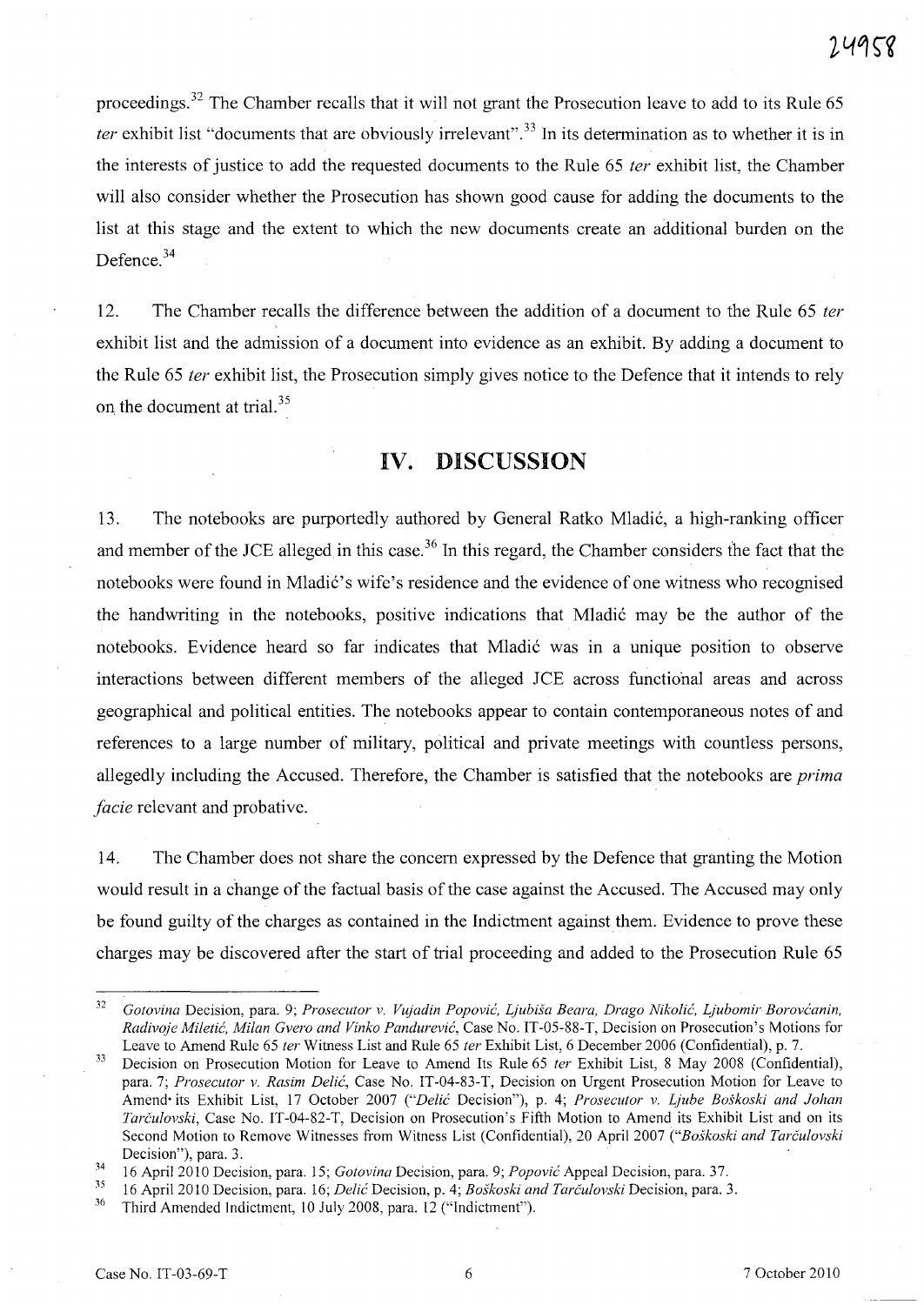*ter* exhibit list if the requisite conditions are met. In this regard, the Prosecution submits that the notebooks were only discovered recently and that it has subsequently acted with diligence in its disclosure.<sup>37</sup> The notebooks were seized on 23 February 2010. Electronic versions of the notebooks were disclosed to the Defence on 13 April 2010, shortly after they were received by the Prosecution. On 14 May 2010, three days after the original notebooks arrived at the seat of this Tribunal, the Prosecution filed the Motion. Accordingly, the Chamber finds that the Prosecution has shown good cause in seeking to add the notebooks to its Rule 65 *ter* exhibit list at this stage in the trial.

15. In considering the addition of the notebooks to the Prosecution's Rule 65 *ter* exhibit list, the Chamber must be satisfied that the rights of the Accused to a fair trial and to adequate time and facilities for the preparation of their defence are guaranteed. Taking into consideration the notebooks' volume, the Chamber acknowledges the risk that granting the Motion may impose an additional burden on the Defence. However, the Chamber considers that the Accused's rights will be guaranteed by adopting an approach whereby the Prosecution notifies the Defence on an ongoing basis of the portions of the notebooks on which it intends to rely. The Chamber will allow adequate time from the moment of notification for the Defence to prepare before these portions may be used in court. The Chamber will determine the specific interval between notice and use of newly identified relevant portions of the notebooks on a case by case basis, taking into consideration, *inter alia,* the time period between notifications and the size of specific portions. The Chamber however urges the Prosecution to complete the process of identification and notification as soon as possible.

16. Balancing all of the foregoing, the Trial Chamber is satisfied that it is in the interests of justice to grant the Prosecution leave to add the notebooks to its Rule 65 *ter* exhibit list.

17. With regard to the First Notification, the Chamber notes it includes references to 21 portions of the notebooks. The portions total less than 120 pages of the English translations of the notebooks and refer mainly to a number of meetings and conversations. Considering the relatively limited size of the identified portions and the fact that the Defence teams have been on notice of these portions since 13 September 2010, the Chamber finds that three weeks from the date of filing of the First Notification provides the Defence with adequate time for preparation. As such, the Chamber finds that the relevant portions may be used in court from the date of filing of this decision.

 $37$  Motion, paras 15-16.